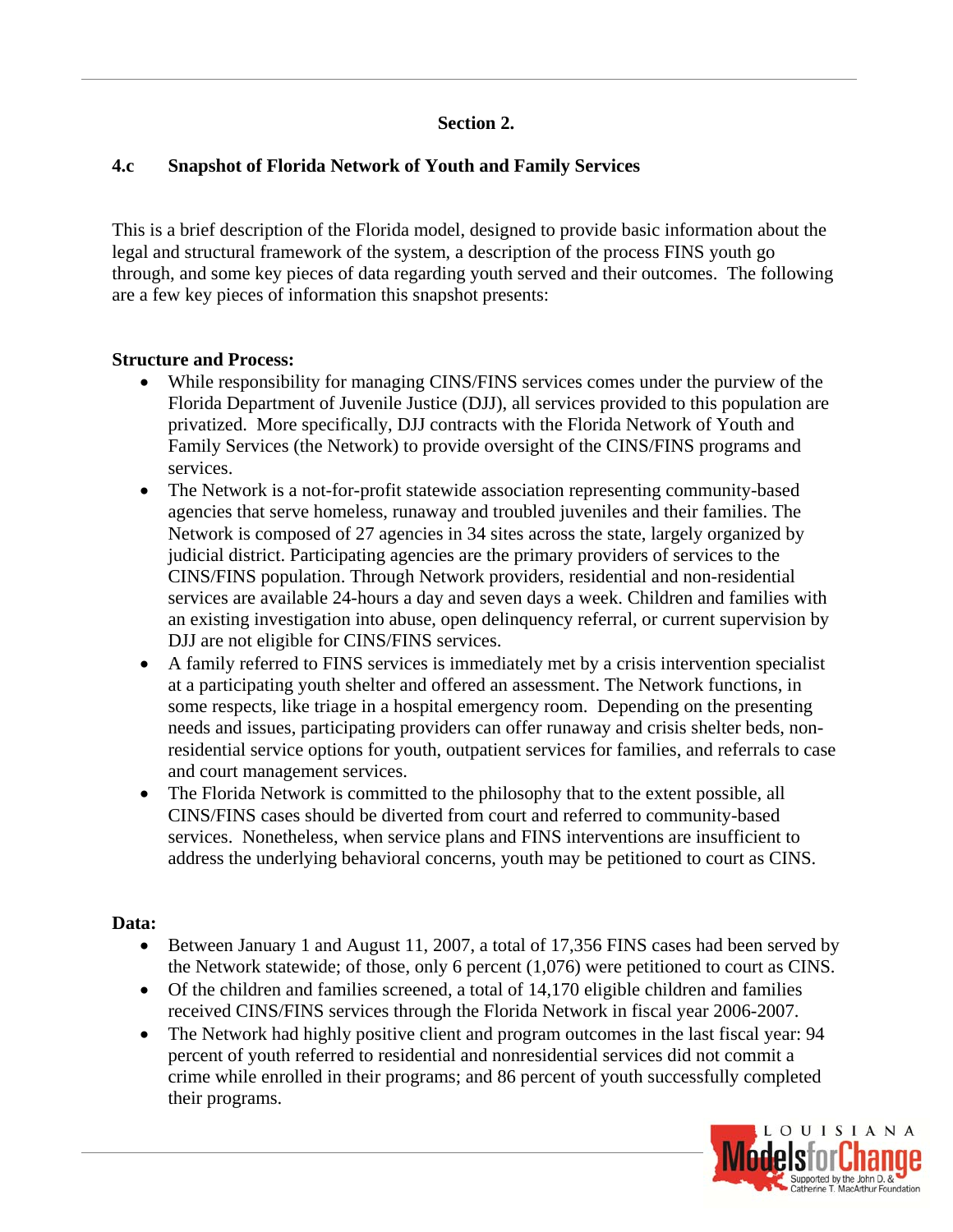The Network also tracks clients for 6 months following program exit: 89 percent of youth had no adjudications during this time period. In addition, of the 12,742 youth who successfully completed their programs and were living with parents or relatives when services began, 88 percent of children returned to live with family, relatives or another parent.

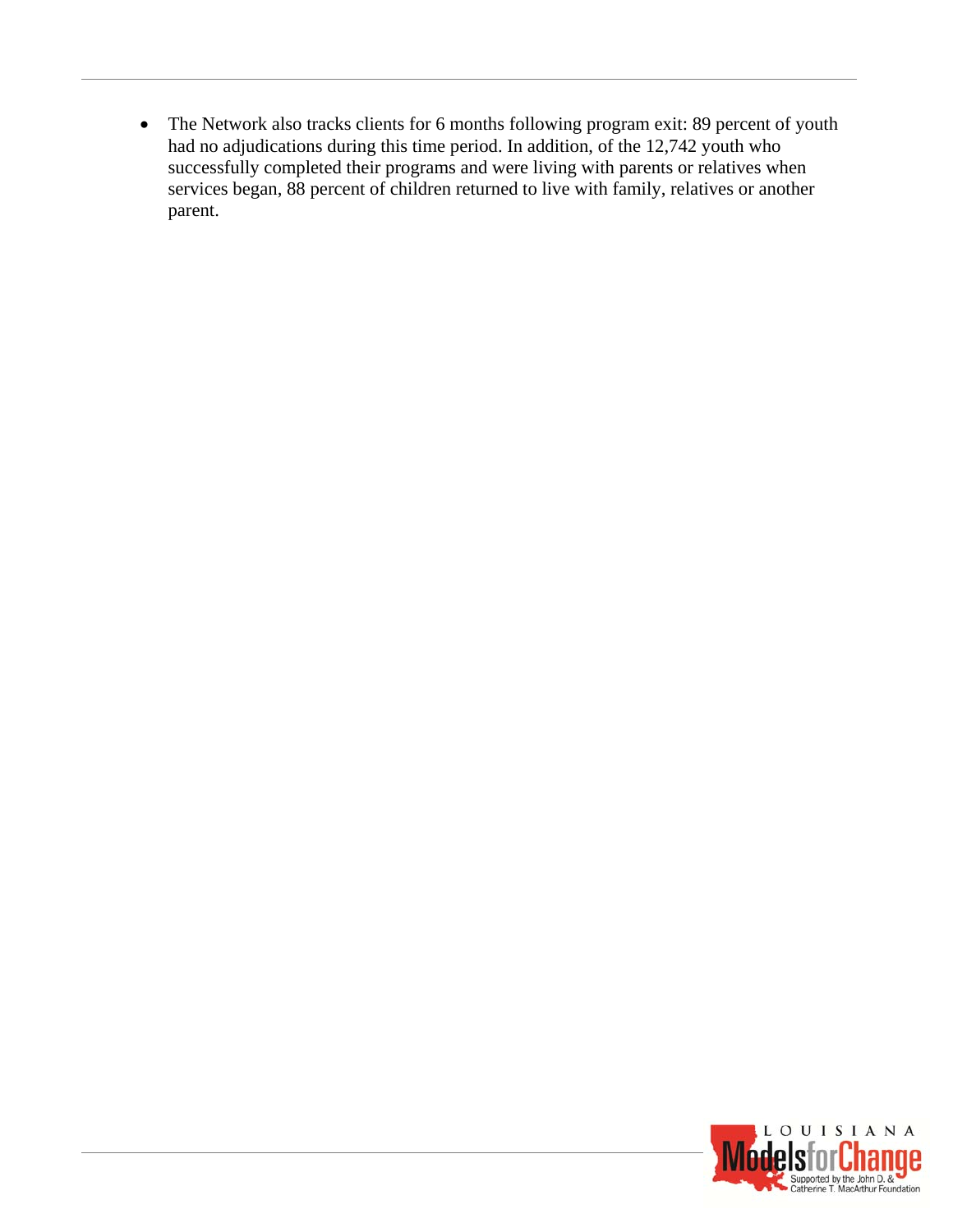

# A Snapshot of the Florida Network of Youth and Family Services

In Florida, status offenders are called children in need of services (CINS) and families in need of services (FINS). CINS are persons under the age of 18 who are found by the court to exhibit behaviors such as running away, truancy, or ungovernability and who are neither delinquent nor dependent. FINS are families which include a child who fits the CINS criteria; FINS is not an adjudicated status. Youth who meet the CINS criteria are eligible for judicial intervention only following an attempt to engage and serve the youth and their family in the community as FINS.

While responsibility for managing CINS/FINS services comes under the purview of the Florida Department of Juvenile Justice (DJJ), all services provided to this population are privatized. More specifically, DJJ contracts with the Florida Network of Youth and Family Services (the Network) to provide oversight of the CINS/FINS programs and services.

The Network is a not-for-profit statewide association representing community-based agencies that serve homeless, runaway and troubled juveniles and their families. The Network is composed of 27 agencies in 34 sites across the state, largely organized by judicial district. Participating agencies are the primary providers of services to the CINS/FINS population. Through Network providers, residential and nonresidential services are available 24-hours a day and seven days a week. Children and families with an existing investigation into abuse, open delinquency referral, or current supervision by DJJ are not eligible for CINS/FINS services.

The standard procedure for CINS/FINS youth begins with a referral to a Network provider. Referrals typically come from law enforcement, parents, or school staff. A family referred to FINS services is immediately met by a crisis intervention specialist at a participating youth shelter and offered an assessment. The Network functions, in some respects, like triage in a hospital emergency room. Depending on the presenting needs and issues, participating providers can offer runaway and crisis shelter beds, non-residential service options for youth, outpatient services for families, and referrals to case and court management services.

The Florida Network is committed to the philosophy that to the extent possible, all CINS/FINS cases should be diverted from court and referred to community-based services. Nonetheless, when service plans and FINS interventions are insufficient to address the underlying behavioral concerns, youth may be petitioned to court as CINS.

Once a CINS case has been brought to court, judges may order participation in treatment and services as well as placement for up to 90 days in a staff-secure shelter. State law permits placing CINS in physically-secure facilities for violating valid court orders. Under the state's innovative structure, few youth and families actually require court involvement. The most recent data we have on this point is from earlier this year. Between January 1 and August 11, 2007, a total of 17,356 FINS cases had been served by the Network statewide; of those, only 6 percent (1,076) were petitioned to court as CINS.

The Florida Network relies heavily on data collection to measure outcomes and meet goals. In the contract year 2006-2007, the Network completed 31,647 screenings of children and families, offered